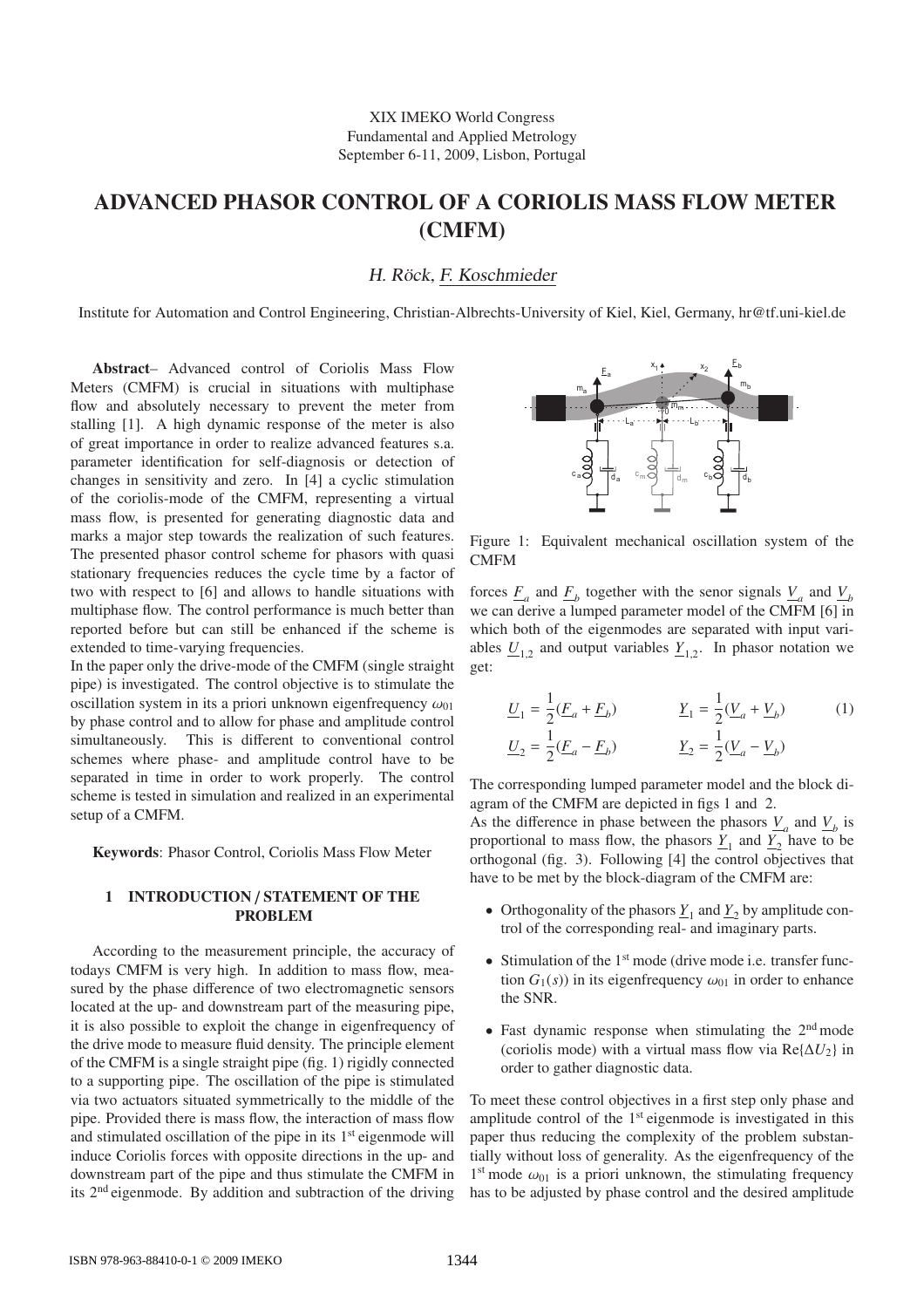of the output has to be controlled to a specified set point simultaneously. This is different to conventional control schemes where phase- and amplitude control have to be separated in time in order to work properly.



Figure 2: Block-Diagram of the CMFM

## **2 CONTROL SCHEME FOR THE** 1 **st EIGENMODE**

To realise phasor control for the  $1<sup>st</sup>$  eigenmode of the CMFM represented by the transfer function

$$
G_1(s) = \frac{Y_1(s)}{U_1^*(s)} = \frac{k_1 s}{s^2 + 2d_1 \omega_{01} s + \omega_{01}^2}
$$
 (2)

the time signals have to be replaced by phasors. The phasor representation for  $G_1$  has to allow for rapid changes in phasor length and momentary frequency  $\dot{\Phi}$ .

In two phase flow with variable gas void fraction the eigenfrequency of the CMD changes rapidly while the damping increases by an order of about 2 to 3 in magnitude.

In practice the computation of phasors from time domain signals is rather difficult. A widely used procedure is the method of quadrature demodulation where the time signal is multiplied by sine and cosine. The resultant dc components form the realand imaginary part of the phasors. To get these dc components, the resultant signals have to be low pass filtered with high order filters that have proven inadequate for fast phase and amplitude control as they limit the bandwidth of the control loop substantially. The problem can be solved by using an extended Kalman Filter. Using a Kalman-Filter allows to generate the phasors without low pass filtering and thus provides a powerful tool to estimate the phasors much faster than with conventional quadrature demodulation.



Figure 3: Scheme of the control system for the 1<sup>st</sup> eigenmode

The control objective for the  $1<sup>st</sup>$  mode (fig. 3) can be summarized as follow:

- Simultaneous amplitude and phase control
- Stimulation of the CMFM in its  $1<sup>st</sup>$  eigenmode
- Fast disturbance rejection and set point control to allow for cyclic operation
- Estimation of unknown parameters s.a.  $\omega_{01}$ ,  $d_1$  and  $k_1$

#### **3 AMPLITUDE CONTROL**

In steady state the control input and the controlled output are harmonic time signals, often represented by phasors with constant amplitude and constant rotating frequency  $\dot{\Phi}$ . If we extend this representation to time varying amplitude and frequency similar to applications in power electronics, where varying phasor amplitude with quasi stationary frequency is an established tool, we get

$$
x_1(t) = Im\{(X_{1R} + jX_{1I})e^{j\Phi(t)}\}
$$
  
\n
$$
\dot{x}_1(t) = Im\{(\dot{X}_{1R} - \dot{\Phi}X_{1I})e^{j\Phi(t)} + j(\dot{X}_{1I} + \dot{\Phi}X_{1R})e^{j\Phi(t)}\}
$$
  
\n
$$
\ddot{x}_1(t) = Im\{(\ddot{X}_{1R} - \ddot{\Phi}X_{1I} - 2\dot{\Phi}\dot{X}_{1I} - \dot{\Phi}^2X_{1R})e^{j\Phi(t)} + j(\ddot{X}_{1I} - \ddot{\Phi}X_{1R} - 2\dot{\Phi}\dot{X}_{1R} - \dot{\Phi}^2X_{1I})e^{j\Phi(t)}\}.
$$
\n(3)

The differential equation for the oscillation of the 1 st eigenmode

$$
\ddot{x}_1(t) + 2d_1\omega_{01}\dot{x}_1(t) + \omega_{01}^2 x_1(t) = k_1u_1^*(t)
$$
  
\n
$$
y = \dot{x}_1(t)
$$
\n(4)

now reads  
\n
$$
\begin{bmatrix}\n\ddot{X}_{1R} \\
\ddot{X}_{1I}\n\end{bmatrix} + \begin{bmatrix}\n2d_1\omega_{01} & -2\dot{\Phi} \\
2\dot{\Phi} & 2d_1\omega_{01}\n\end{bmatrix}\n\begin{bmatrix}\n\dot{X}_{1R} \\
\dot{X}_{1I}\n\end{bmatrix}
$$
\n
$$
+ \begin{bmatrix}\n\omega_{01}^2 - \dot{\Phi}^2 & -(\ddot{\Phi} + 2d_1\omega_{01}\dot{\Phi}) \\
\ddot{\Phi} + 2d_1\omega_{01}\dot{\Phi} & \omega_{01}^2 - \dot{\Phi}^2\n\end{bmatrix}\n\begin{bmatrix}\nX_{1R} \\
X_{1I}\n\end{bmatrix}
$$
\n
$$
= k_1 \begin{bmatrix}\nU_{1R}^* \\
U_{1I}^*\n\end{bmatrix}
$$
\n(5)

with input

$$
u_1^*(t) = \operatorname{Im}\{(U_{1R}^* + j U_{1I}^*) e^{j\Phi(t)}\} \tag{6}
$$

Defining a reference model

$$
\underline{\ddot{X}}_1 + A_1^* \underline{\dot{X}}_1 + A_0^* \underline{X}_1 = k_1^* \underline{U}_{1M} \quad \text{with} \quad \underline{U}_{1M} = \left[ \begin{array}{c} U_{1MR} \\ U_{1MI} \end{array} \right] \tag{7}
$$

a reference model can be assigned to the system by the linearizing control

$$
\underline{U}_1^* = \frac{1}{k_1} \{ k_1^* \underline{U}_{1M} + (A_1 - A_1^*) \underline{\dot{X}}_1 + (A_0 - A_0^*) \underline{X}_1 \}
$$
(8)

As the matrices  $A_0$  and  $A_1$  depend on  $\dot{\Phi}$  and  $\ddot{\Phi}$ , the control law is time variant. To account for model uncertainties and to guarantee unbiased control, an LQ-controller for  $U_{1M}$  with integral action (see fig. 4) is used.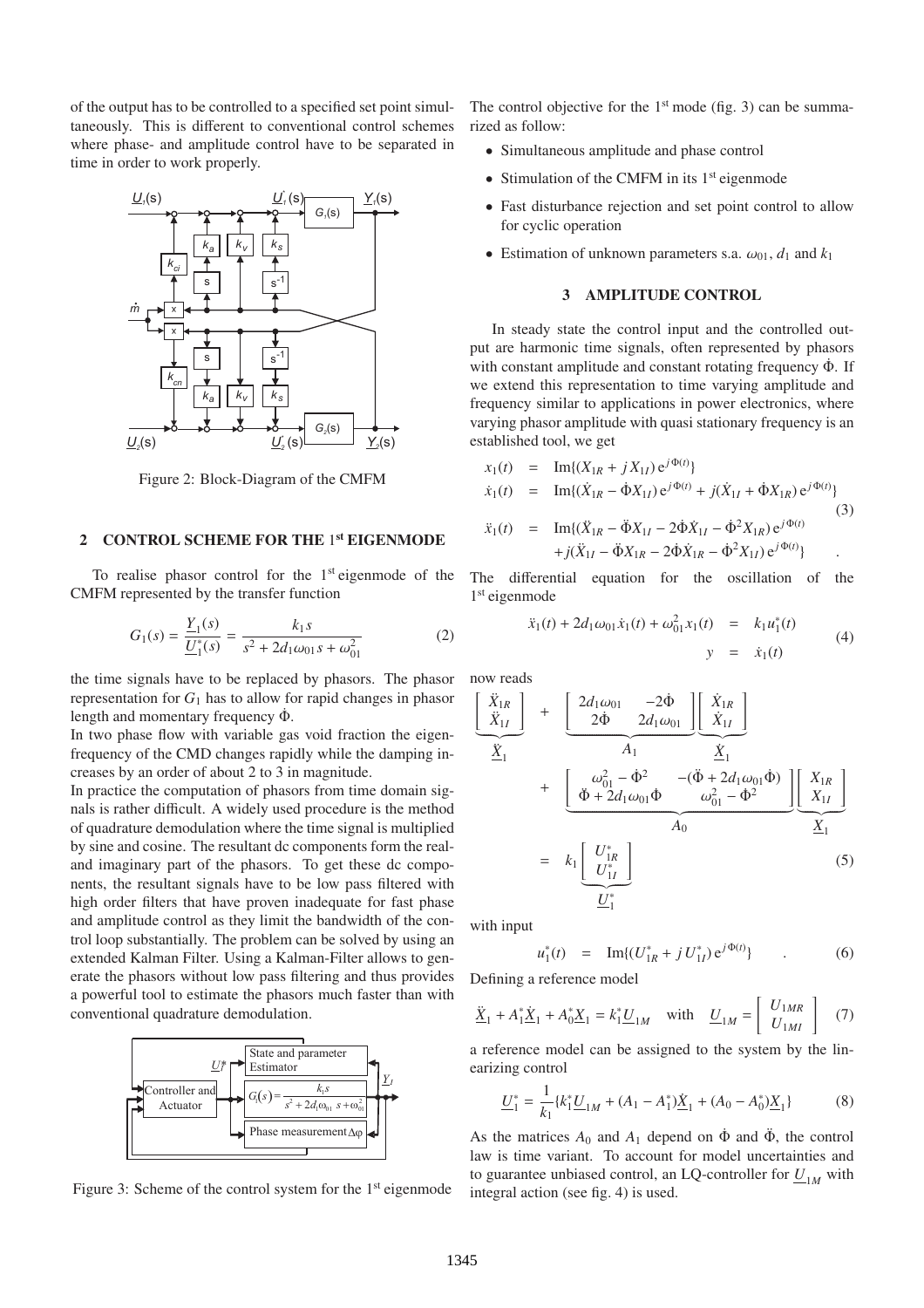

Figure 4: Schematic of amplitude control

## **4 PHASE CONTROL**

As the damping  $d_1 \approx 10^{-5}$  of the oscillation in 1<sup>st</sup> eigenmode is very low, the CMFM has to be operated in its eigenfrequency  $\omega_{01}$  to maximize SNR. This is done if the input  $\underline{U}_1^*$  and the output  $\underline{Y}_1$  of the transfer function

$$
G_1(s) = \frac{k_1 s}{s^2 + 2d_1 \omega_{01} s + \omega_{01}^2} = \frac{\underline{Y}_1(s)}{\underline{U}_1^*(s)}
$$
(9)

are in phase (see fig. 5), resulting in

$$
\tan \gamma = \frac{Y_{1I}}{Y_{1R}} = \frac{U_{1I}^*}{U_{1R}^*}
$$
 (10)

or

$$
U_{1I}^* Y_{1R} - U_{1R}^* Y_{1I} = 0 \tag{11}
$$

For  $\dot{\Phi} \neq \omega_{01}$  and during transients, eq. (11) will not hold, as the phase  $\gamma$  is only defined for stationary signals  $\underline{U}_1^*$  and  $\underline{Y}_1$ . For that reason, an auxiliary measure  $\varepsilon(t)$  of phase, derived from normalized phasors  $\underline{Y}_{1n}$  and  $\underline{U}_{1n}^*$ 

$$
\varepsilon(t) = U_{1Rn}^* Y_{1In} - U_{1In}^* Y_{1Rn}
$$
 (12)

is defined, resulting in

$$
-1 \le \varepsilon(t) \le 1 \tag{13}
$$

Using simple integral control action

$$
\ddot{\Phi}(t) = K_i \cdot \varepsilon(t) \tag{14}
$$

the instantaneous frequency  $\dot{\Phi}$  can be adjusted until  $\varepsilon(t)$  – the error in phase – has vanished.

#### **5 EXTENDED KALMAN-FILTER**

The control scheme, as pointed out in figs 3 and 4, can only be realized, if the real- and imaginary parts and the related time derivatives of the phasors together with the a priori unknown parameters  $X_{2d_1\omega_{01}} = 2 d_1 \omega_{01}$  and  $X_{\omega_{01}^2} = \omega_{01}^2$  can directly be estimated from the time signal

$$
y_1(t) = \dot{x}_1(t) = \text{Im}\{(\dot{X}_{1R} - \dot{\Phi}X_{1I} + j(\dot{X}_{1I} + \dot{\Phi}X_{1R}))e^{j\Phi(t)}\} \tag{15}
$$



Figure 5: Phase shift  $\Delta \gamma$  between the phasor signal  $\underline{Y}_1$  and  $\underline{U}_1^*$ 



Figure 6: Model-based phasor control for the  $1<sup>st</sup>$  eigenmode

From eq. (5) we derive

 $\mathbf{r}$ 

$$
\begin{bmatrix}\n\dot{X}_{1R} \\
\dot{X}_{1I} \\
\dot{X}_{1R} \\
\dot{X}_{1I} \\
\dot{X}_{2d_1\omega_{01}}\n\end{bmatrix} = \begin{bmatrix}\n0 & 0 & 0 \\
0 & 0 & 0 \\
0 & 0 & 0 \\
-\left(\ddot{\Phi} + X_{2d_1\omega_{01}}\dot{\Phi}\right) & \dot{\Phi}^2 - X_{\omega_{01}^2} \\
0 & 0 & 0 \\
0 & 0 & 0\n\end{bmatrix}\n\begin{bmatrix}\nX_{1R} \\
X_{2d_1\omega_{01}} \\
0 & 0\n\end{bmatrix}
$$
\n...\n
$$
\begin{bmatrix}\n1 & 0 & 0 & 0 \\
0 & 1 & 0 & 0 \\
-X_{2d_1\omega_{01}} & 2\dot{\Phi} & 0 & 0 \\
0 & 0 & 0 & 0 & 0 \\
0 & 0 & 0 & 0 & 0\n\end{bmatrix}\n\begin{bmatrix}\nX_{1R} \\
X_{1I} \\
X_{1R} \\
X_{1R} \\
X_{1R} \\
X_{1R} \\
X_{1R} \\
X_{0R} \\
X_{1R} \\
X_{0R} \\
X_{1R} \\
X_{0R} \\
X_{1R} \\
X_{1R} \\
X_{1R} \\
X_{1R} \\
X_{1R} \\
X_{1R} \\
X_{1R} \\
X_{1R} \\
X_{1R} \\
X_{1R} \\
X_{1R} \\
X_{1R} \\
X_{1R} \\
X_{1R} \\
X_{1R} \\
X_{1R} \\
X_{1R} \\
X_{1R} \\
X_{1R} \\
X_{1R} \\
X_{1R} \\
X_{1R} \\
X_{1R} \\
X_{1R} \\
X_{1R} \\
X_{1R} \\
X_{1R} \\
X_{1R} \\
X_{1R} \\
X_{1R} \\
X_{1R} \\
X_{1R} \\
X_{1R} \\
X_{1R} \\
X_{1R} \\
X_{1R} \\
X_{1R} \\
X_{1R} \\
X_{1R} \\
X_{1R} \\
X_{1R} \\
X_{1R} \\
X_{1R} \\
X_{1R} \\
X_{1R} \\
X_{1R} \\
X_{1R} \\
X_{1R} \\
X_{1R} \\
X_{1R} \\
X_{1R} \\
X_{1R} \\
X_{1R} \\
X_{1R} \\
X_{1R} \\
X_{1R} \\
X_{1R} \\
X_{1R} \\
X_{1R} \\
X_{1R} \\
X_{1R} \\
X_{1R} \\
$$

and the measurement equation reads

 $y_1(t) = \begin{bmatrix} \dot{\Phi} \cos \Phi & -\dot{\Phi} \sin \Phi & \sin \Phi & \cos \Phi & 0 & 0 \end{bmatrix} \underline{X}$  (17)

The detailed control scheme is given in fig. 6.

## **6 SIMULATION RESULTS (time varying excitation frequency)**

The performance of phasor control has been tested using a  $2<sup>nd</sup>$  order system (eq. (5)) with nominal parameters  $\omega_{01} = 2 \text{ rad/sec}, d_1 = 0, 1 \text{ and } k_1 = 1.$  In fig. 7 the response of the output  $y_1(t)$  to a step change in amplitude of  $w_1(t)$  is shown. The step change in amplitude is translated into a step change of the corresponding real part of the phasor  $\underline{Y}_1$ . As can be seen, the settling time is reached after about one period of oscillation while during transients the input  $u_1^*(t)$  is not a harmonic oscillation any more. The same applies for the momentary frequency  $\dot{\Phi}$  of the input which also varies during the control process.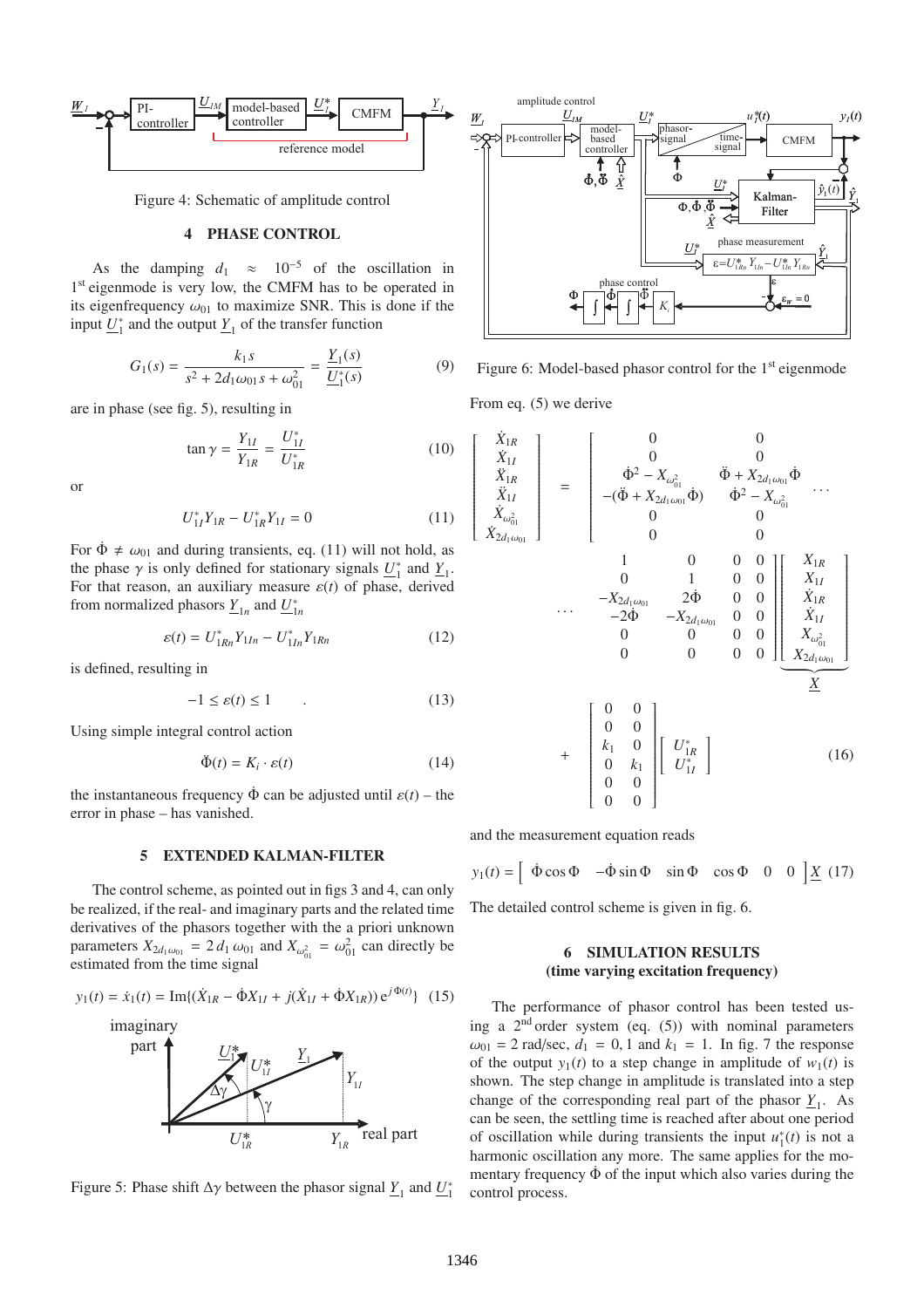

Simulation results based on a model for time varying excitation frequency

Figure 7: Response of  $y_1(t)$  to a step change of the reference  $w_1(t)$ 

Figure 8: Response of  $y_1(t)$  to a simulated step change in eigenfrequency  $\omega_{01}$  about 20%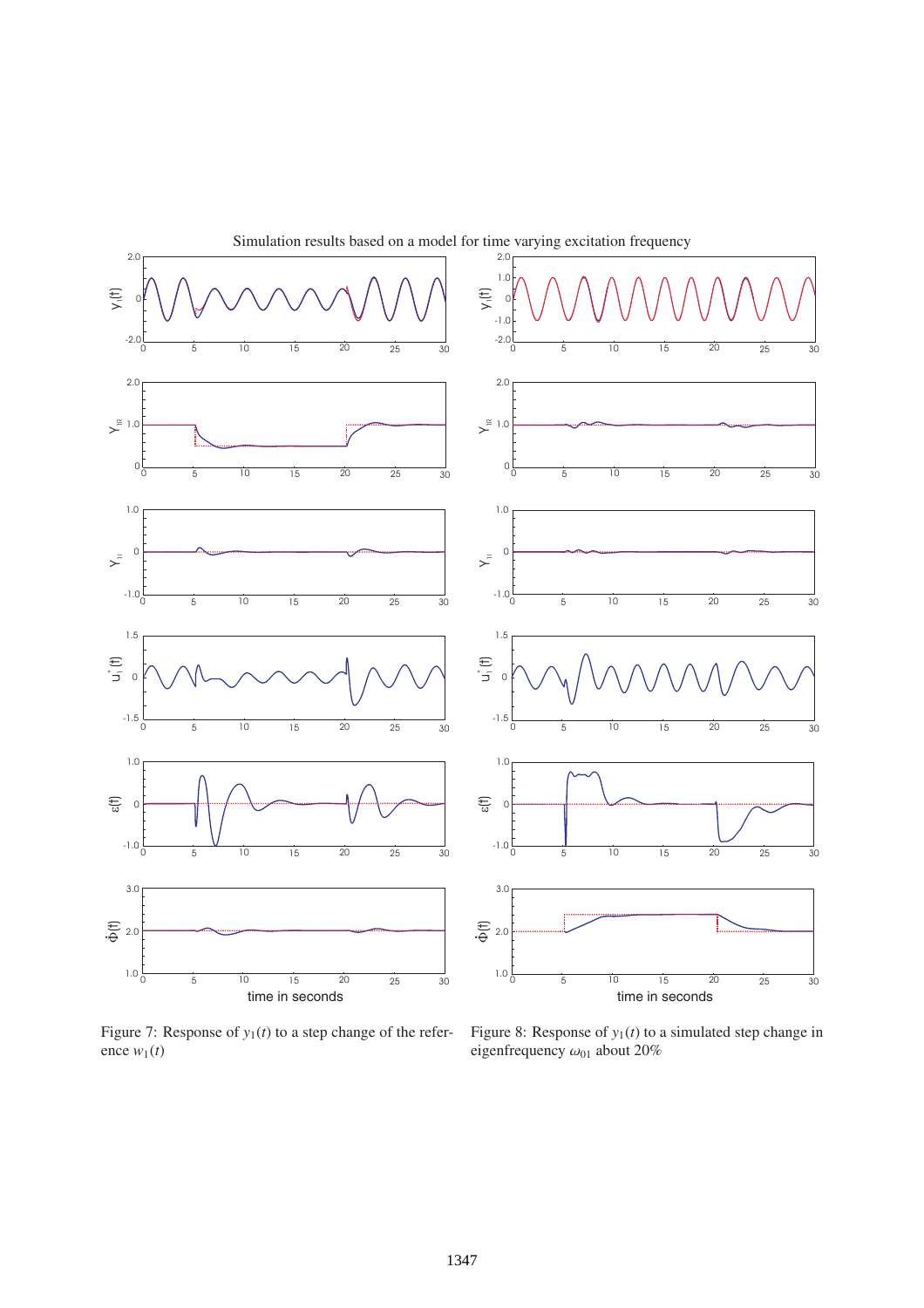

Practical results based on a model for quasi stationary excitation frequency

Figure 9: Response of the output  $Y_1$  to a step change of the reference  $\underline{W}_1$  see fig. 7

Figure 10: Response of the output  $Y_1$  to a change in eigenfrequency  $\omega_{01}$  see. fig. 8